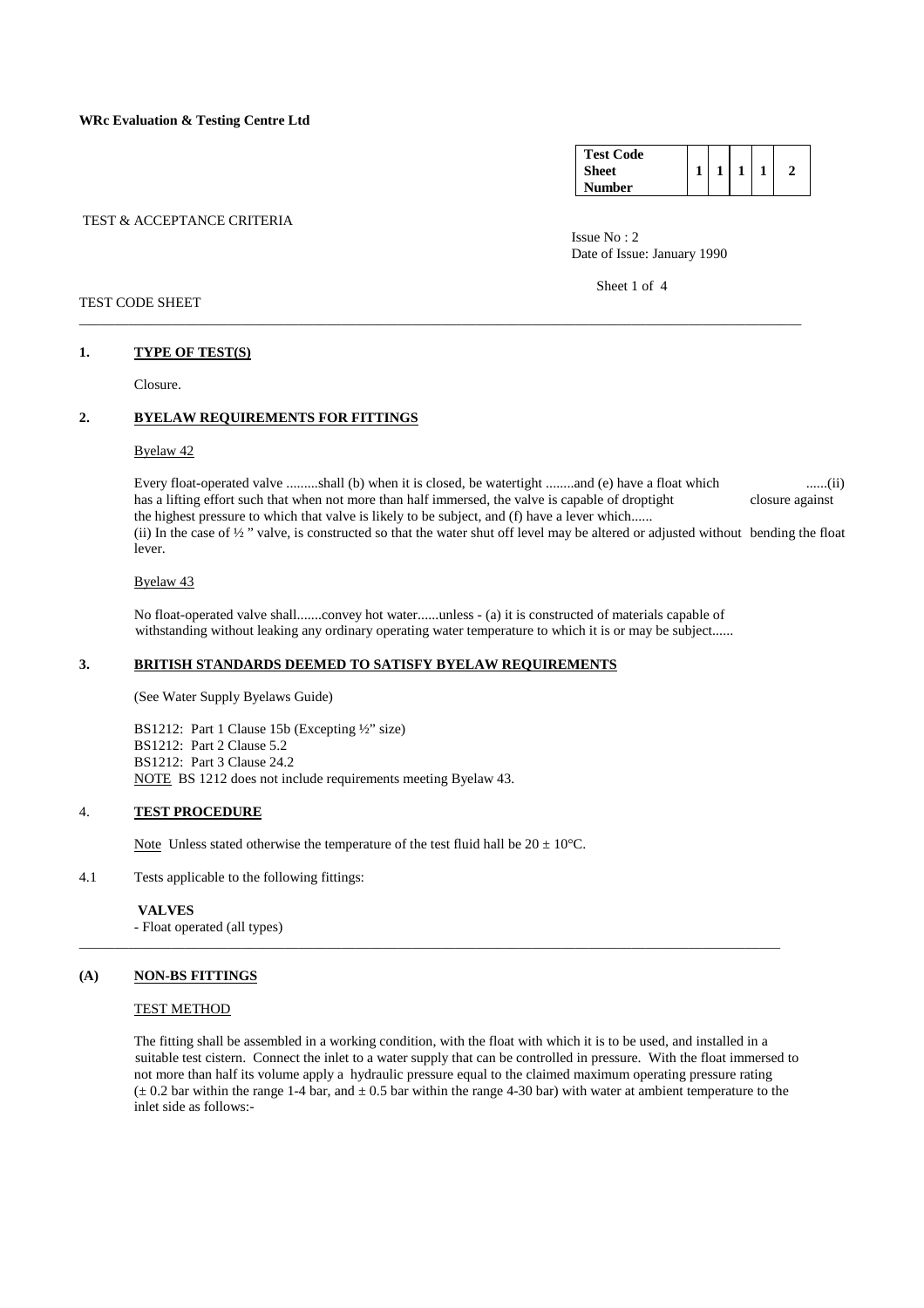| <b>Test Code</b> |  |  |  |
|------------------|--|--|--|
| <b>Sheet</b>     |  |  |  |
| <b>Number</b>    |  |  |  |

Issue No: 2 Date of issue: January 1990

Sheet 2 of 4

Fittings up to and including a nominal size of 50mm -  $60 \pm 5$  seconds.

Fittings above 50mm up to and inluding a nominal size of 150mm - 15 minutes  $\pm$  30 seconds.

\_\_\_\_\_\_\_\_\_\_\_\_\_\_\_\_\_\_\_\_\_\_\_\_\_\_\_\_\_\_\_\_\_\_\_\_\_\_\_\_\_\_\_\_\_\_\_\_\_\_\_\_\_\_\_\_\_\_\_\_\_\_\_\_\_\_\_\_\_\_\_\_\_\_\_\_\_\_\_\_\_\_\_\_\_\_\_\_\_\_\_\_\_\_\_\_\_

Fittings of nominal size above 150mm -  $60 \pm 5$  minutes.

 Fittings claimed to be suitable for conveying hot water shall be subject to a second pressure test as above but with water at the claimed maximum operating pressure rating  $\pm$  5°C.

\_\_\_\_\_\_\_\_\_\_\_\_\_\_\_\_\_\_\_\_\_\_\_\_\_\_\_\_\_\_\_\_\_\_\_\_\_\_\_\_\_\_\_\_\_\_\_\_\_\_\_\_\_\_\_\_\_\_\_\_\_\_\_\_\_\_\_\_\_\_\_\_\_\_\_\_\_\_\_\_\_\_\_\_\_\_\_\_\_\_\_\_\_\_\_\_\_\_\_\_\_\_\_

## **5. ACCEPTANCE CRITERIA**

There shall be no visible leakage from the outlet of the fitting.

## **(B) BS FITTINGS**

As detailed in extracts from relevant BS's given below;

#### **(i) BS 1212: Part 1 Float operated valves - piston type**

#### TEST METHOD

 Clause 15b - Shutting off test. Every float operated valve when assembled in working condition, shall with the float immersed to not more than half its volume, be capable of shutting off against the appropriate maximum hydraulic pressure specified........(see below)........with which it is to be used.

| Size of float<br>operated<br>valve | Body<br>Pattern | Length of lever<br>fulcrum to face<br>of lock nut | Bore of<br>loose seat | Diagram of suitable standard spherical float | Screwing size<br>of lever for<br>attachment of<br>float boss |                |                      |
|------------------------------------|-----------------|---------------------------------------------------|-----------------------|----------------------------------------------|--------------------------------------------------------------|----------------|----------------------|
|                                    |                 |                                                   |                       | For HP 200                                   | For MP 100                                                   | For LP 40      |                      |
|                                    |                 |                                                   |                       | p.s.i                                        | p.s.1                                                        | p.s.i          |                      |
|                                    |                 |                                                   |                       | Max                                          | Max                                                          | Max            |                      |
| 3/4                                | Ш               | $12\frac{1}{2}$                                   | $\frac{1}{4}$         | 6                                            | 5                                                            | $4\frac{1}{2}$ | $\frac{5}{16}$       |
|                                    | IV              | $15\frac{1}{4}$                                   | $\frac{3}{8}$         | ⇁                                            | 6                                                            | .5             | 7 <sub>1</sub><br>16 |
| $1\frac{1}{2}$                     | V               | $21^{3}/_{4}$                                     | 3 <sub>l</sub>        | 10(11)                                       | 9(10)                                                        | 8              | 9 <sub>1</sub><br>16 |
| $1\frac{1}{2}$                     | V               | $21^{3}/_{4}$                                     | 15/16                 |                                              | 10(11)                                                       | 8              | $^{9}/_{16}$         |
| $\mathfrak{D}_{\mathfrak{p}}$      | VI              | 28                                                |                       | 12                                           | 11                                                           | 10             | 5/<br>/8             |
|                                    | VI              | 28                                                | $1\frac{1}{4}$        |                                              | 12                                                           | 10             | 5/<br>/8             |

\* Body Pattern III - any bore not exceeding ½

\* Body Pattern IV - any bore not exceeding  $\frac{5}{8}$ 

\* Body Pattern V - any bore not exceeding  $15/16$ 

\* Body Pattern VI - any bore not exceeding  $1\frac{1}{4}$ 

(NOTE reference to ½" sizes excluded as they do not meet the requirements of the 1986 Byelaws)

(WBS - the duration of the above test shall be  $60 \pm 5$  seconds)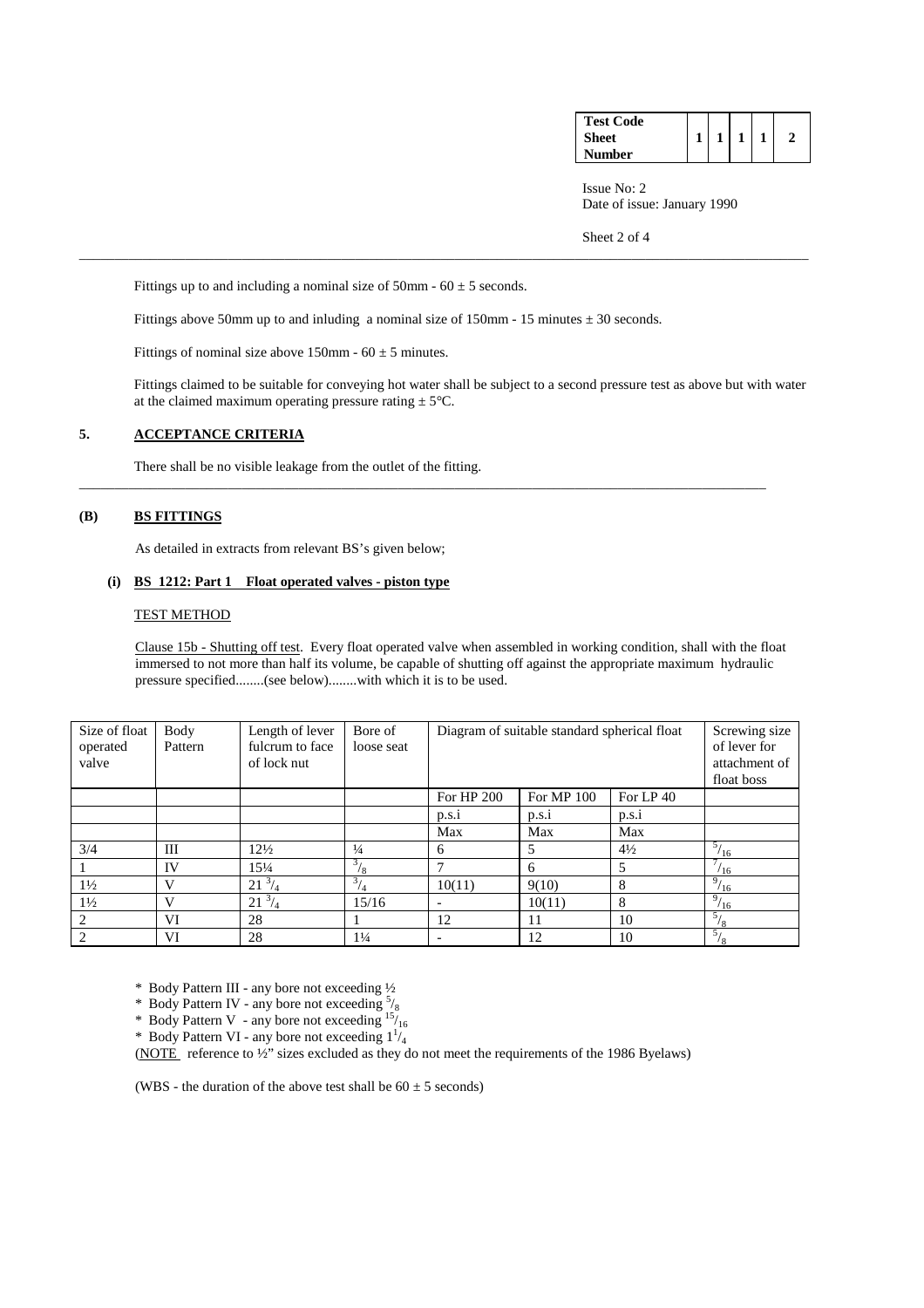| <b>Test Code</b> |  |  |  |
|------------------|--|--|--|
| Sheet            |  |  |  |
| Number           |  |  |  |

 Issue No: 2 Date of issue: January 1990

Sheet 3 of 4

## **5. ACCEPTANCE CRITERIA**

There shall be no visible leakage from the outlet of the fitting.

## **(ii) BS 1212: Part 2 Float operated valves - diaphragm type (brass body)**

## TEST METHOD

 Clause 5.2 - Shutting off requirement. Every float operated valve, when assembled in working condition, with the float with which it will be used, when immersed to not more than half its volume, shall be capable of shutting off against the appropriate maximum hydraulic pressure specified ........... (see below)

\_\_\_\_\_\_\_\_\_\_\_\_\_\_\_\_\_\_\_\_\_\_\_\_\_\_\_\_\_\_\_\_\_\_\_\_\_\_\_\_\_\_\_\_\_\_\_\_\_\_\_\_\_\_\_\_\_\_\_\_\_\_\_\_\_\_\_\_\_\_\_\_\_\_\_\_\_\_\_\_\_\_\_\_\_\_\_\_\_\_\_\_\_\_\_\_\_\_\_\_\_\_\_

\_\_\_\_\_\_\_\_\_\_\_\_\_\_\_\_\_\_\_\_\_\_\_\_\_\_\_\_\_\_\_\_\_\_\_\_\_\_\_\_\_\_\_\_\_\_\_\_\_\_\_\_\_\_\_\_\_\_\_\_\_\_\_\_\_\_\_\_\_\_\_\_\_\_\_\_\_\_\_\_\_\_\_\_\_\_\_\_\_\_\_\_\_\_\_

| Nom bore of seat     | Recommended colour<br>of seat if of plastics |                                                                                                      | Diagram of suitable | spherical float                                                                                                  |     |                                                                                                                       |     |
|----------------------|----------------------------------------------|------------------------------------------------------------------------------------------------------|---------------------|------------------------------------------------------------------------------------------------------------------|-----|-----------------------------------------------------------------------------------------------------------------------|-----|
|                      |                                              | For high pressure<br>up to 14 bar)<br>$(142 \text{ mH20})$<br>(203 p.s. i)<br><b>Copper Plastics</b> |                     | For medium pressure<br>(up to $7 \text{ bar}$ )<br>$(71 \text{ mH20})$<br>(101 p.s. i)<br><b>Copper Plastics</b> |     | For low pressure<br>$(\text{up to } 3 \text{ bar})$<br>$(30 \text{ mH}20)$<br>(43.5 p. s.i)<br><b>Copper Plastics</b> |     |
| in                   |                                              | in.                                                                                                  | mm                  | in.                                                                                                              | mm  | in.                                                                                                                   | mm  |
| /8                   | white                                        |                                                                                                      | 127                 | $4\frac{1}{2}$                                                                                                   | 114 | $\overline{\phantom{a}}$                                                                                              |     |
| 3 <sub>1</sub><br>16 | black                                        | 6                                                                                                    | 152                 | $4\frac{1}{2}$                                                                                                   | 114 | $4\frac{1}{2}$                                                                                                        | 114 |
|                      | red                                          | 6                                                                                                    | 152                 | 5                                                                                                                | 127 | $4\frac{1}{2}$                                                                                                        | 114 |
| $\frac{3}{8}$        | green                                        |                                                                                                      | 178                 | 6                                                                                                                | 152 | 5                                                                                                                     | 127 |

\_\_\_\_\_\_\_\_\_\_\_\_\_\_\_\_\_\_\_\_\_\_\_\_\_\_\_\_\_\_\_\_\_\_\_\_\_\_\_\_\_\_\_\_\_\_\_\_\_\_\_\_\_\_\_\_\_\_\_\_\_\_\_\_\_\_\_\_\_\_\_\_\_\_\_\_\_\_\_\_\_\_\_\_\_\_\_\_\_\_\_\_\_\_\_

(WBS The duration of the above test shall be  $60 \pm 5$  seconds).

## **5. ACCEPTANCE CRITERIA**

There shall be no visible leakage from the outlet of the fitting.